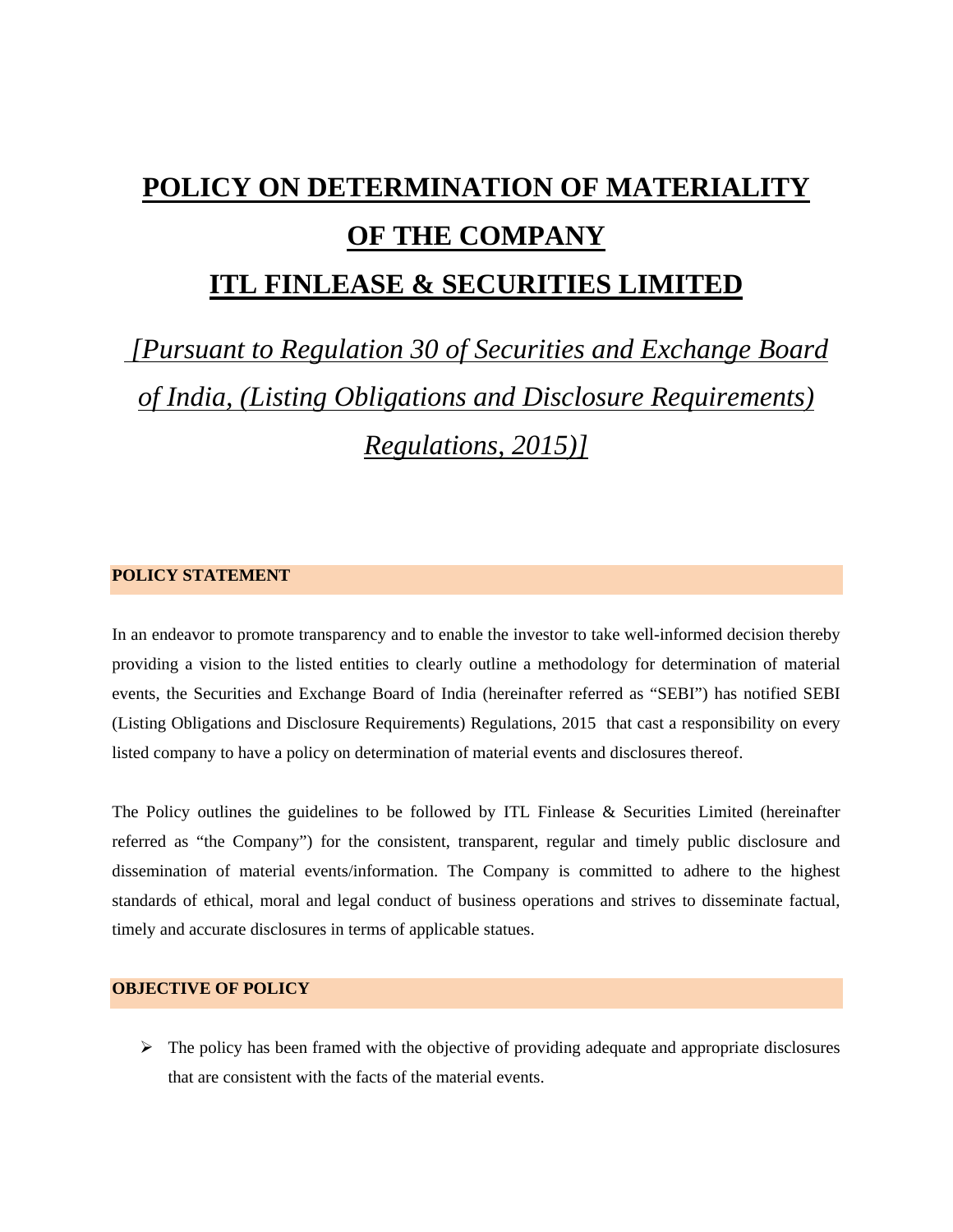- $\triangleright$  While making any disclosures, it shall be company's endeavor to refrain from misrepresentation and to ensure that the information provided to recognized Stock Exchange(s) and investors is not misleading.
- $\triangleright$  The Company shall ensure timely and accurate disclosure on all material matters including the financial situation, performance, ownership, and governance of the Company, in the following manner:
	- (i) Information shall be prepared and disclosed in accordance with the prescribed standards of accounting, financial and non-financial disclosure;
	- (ii) Channels for disseminating information shall provide for equal, timely and cost efficient access to relevant information by users;
	- (iii) Minutes of the meeting shall be maintained explicitly recording dissenting opinions, if any.

The policy is intended to ensure the determination of materiality of an events/information and reporting of transactions thereof. The policy regulates:

- The events prescribed in the SEBI (Listing Obligations and Disclosure Requirements) Regulations, 2015;
- The aspects for determining the materiality of the events/information;
- The procedure governing the disclosure of the events that are deemed to be material;
- The decisions pertaining to the instances when the material events have occurred and the time frame within which the information is to be disclosed.

# **DEFINITIONS**

- **i. "Company"** means ITL Finlease & Securities Limited;
- ii. **"Board"** means the board of directors of ITL Finlease & Securities Limited;
- iii. **"Listing Regulations"** means the Securities and Exchange Board of India (Listing Obligations and Disclosure Requirements) Regulations, 2015;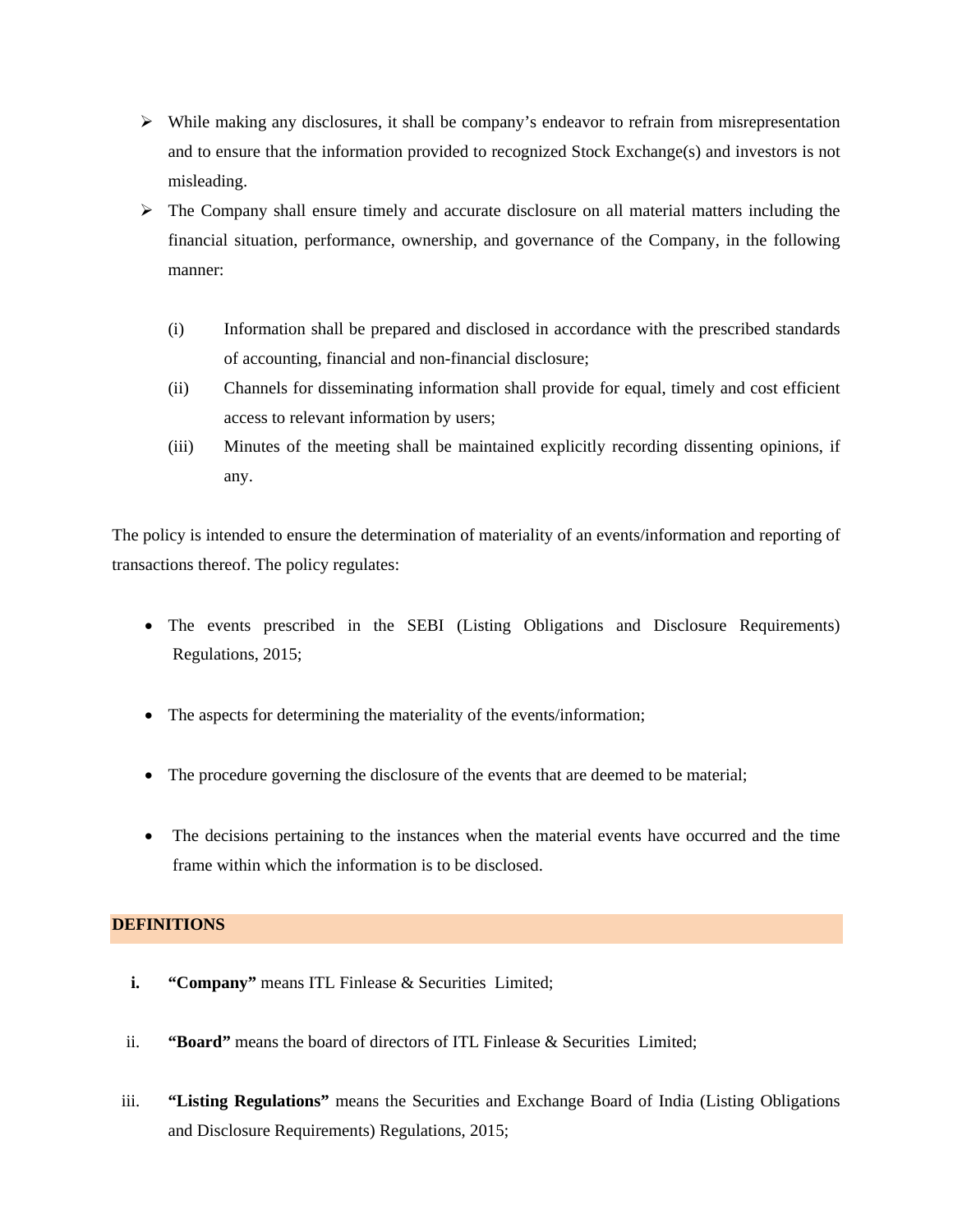- **iv. "Policy"** means this Policy on Determination of Materiality of ITL Finlease & Securities Limited;
- **v. "SEBI Circular"** means the Circular issued by SEBI bearing Circular No. CIR/CFD/CMD/4/2015 dated September 09, 2015;
- vi. **"Schedule III"** means Schedule III of the Securities and Exchange Board of India, (Listing Obligations and Disclosure Requirements) Regulations, 2015.

Any other term not defined herein shall have the same meaning as prescribed to it under the Companies Act, 2013, Listing Agreement, Listing Regulations framed by the Securities Exchange Board of India or any other relevant regulation/legislation applicable to the Company.

# **INTERPRETATION:**

In this document, unless the contrary intention appears:

- a) The singular includes the plural and vice versa;
- b) Any word or expression importing the masculine, feminine or neuter genders only, shall be taken to include all three genders.

#### **REFERENCES:**

Reference to any Act, Rules, Statute or Notification shall include any statutory modification, substitution or re-enactment thereof.

## **COMPLIANCE OFFICER:**

The Company Secretary of the Company shall be the Compliance Officer of the Company.

# **EFFECTIVE DATE:**

This policy is effective from  $1<sup>st</sup>$  December, 2015.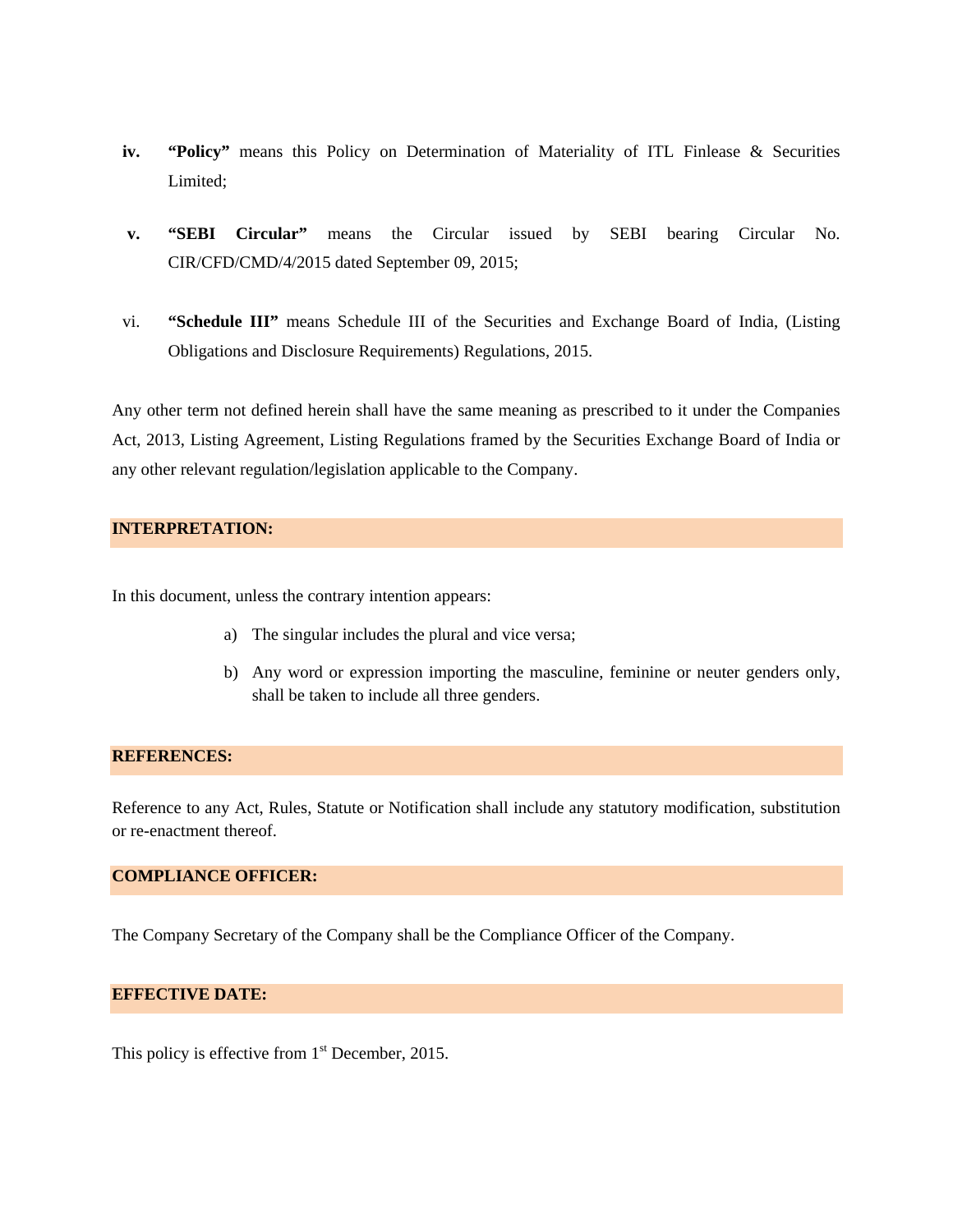# **MATERIALITY**

In a business parlance, **Materiality** is a concept or convention within auditing, accounting, and securities regulation relating to the importance/significance of an amount, transaction, or discrepancy.

# **BASIC CRITERIA FOR DETERMINING MATERIALITY**

#### *The Company shall consider the following criteria for determining the materiality of the events:*

- a) Any omission/misstatement of an event or information which is likely to influence the commercial and economic decision of the stakeholders or result in discontinuity/alteration of an event or information already available publicly; or
- b) Any omission/misstatement of an event or information which if comes into limelight at a future date would result in significant market reaction;

#### **AUTHORITY AND RESPONSIBILITY**

The Compliance Officer, as designated by the Board of the Company in this behalf, shall be responsible for determining the materiality of an event/information and to deal with the dissemination of information and disclosure of any material event or information covered under this Policy to the Stock Exchange, where the shares of the Company are listed, as well as hosting the said event or information on the website of the Company simultaneously.

### **DISCLOSURES COVERED BY THIS POLICY:**

The Company shall make timely disclosure of events which are material in nature in terms of this Policy to the stock exchange where the shares of the Company are listed. The events/information are broadly classified as follows:

(a) Events/information as mentioned in Part-I of this policy covers the aspects laid down in Para A of Part A of Schedule III of the Listing Regulations read with Part A of the SEBI Circular bearing no. CIR/CFD/CMD/4/2015 dated September 09, 2015 shall be considered as material and the company is required to make mandatory disclosures to the Stock Exchanges within the stipulated time period;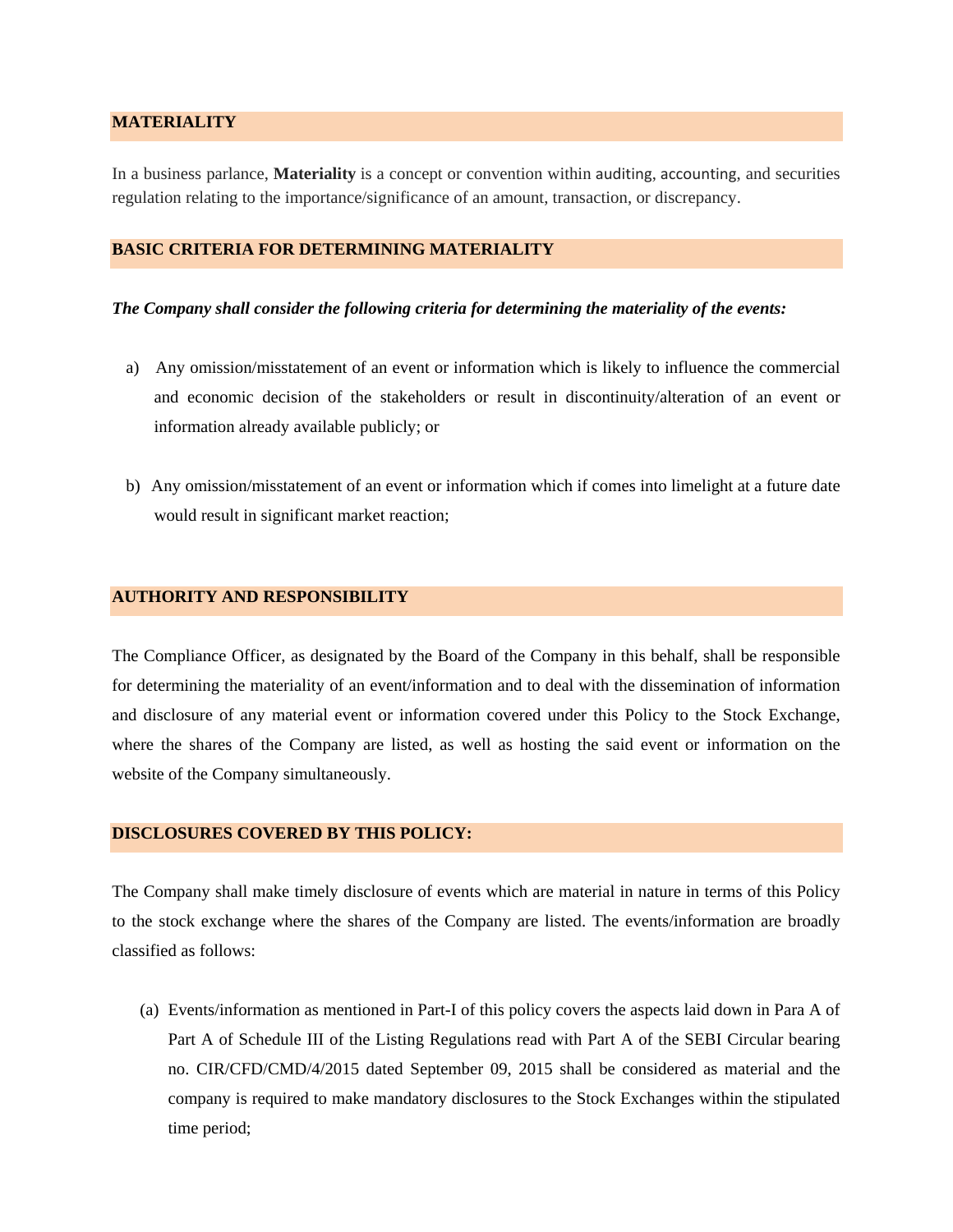(b) Events/information as mentioned in Part-II of this policy covers the aspects laid down in Para B of Part A of Schedule III of the Listing Regulations read with Part A of the SEBI Circular bearing no. CIR/CFD/CMD/4/2015 dated September 09, 2015 are needed to be verified on the test of materiality. Based on the materiality, the Company shall make mandatory disclosure of such events and information.

# **PART I: Material Events needed to be disclosed without any application of the guidelines for materiality**

- a) Acquisitions (including agreement to acquire), Scheme of Arrangement (amalgamation/ merger/ demerger/restructuring), or sale or disposal of any unit, division or subsidiary of the listed entity or any other restructuring.
- b) Issuance or forfeiture of securities, split or consolidation of shares, buyback of securities, any restriction on transferability of securities or alteration in terms or structure of existing securities including forfeiture, reissue of forfeited securities, alteration of calls, redemption of securities etc.
- c) Revision in Ratings.
- d) Agreements (viz. shareholder agreement, joint venture agreement, family settlement agreement (to the extent that it impacts management and control of the listed entity), agreement treaty/contract with media companies) which are binding and not in normal course of business, revision or amendment and termination thereof.
- e) Fraud/defaults by promoter or key managerial personnel or by listed entity or arrest of key managerial personnel or promoter.
- f) Change in directors, key managerial personnel (Managing Director, Chief Executive Officer, Chief Financial Officer, Company Secretary etc.) Auditor and Compliance Officer.
- g) Appointment or discontinuation of share transfer agent;
- h) Corporate debt restructuring.
- i) One time settlement with a bank.
- j) Reference to BIFR and winding-up petition filed by any party/creditors.
- k) Issuance of Notices, call letters, resolutions and circulars sent to shareholders, debenture holders or creditors or any class of them or advertised in the media by the listed entity.
- l) Proceedings of Annual and extraordinary general meetings of the listed entity.
- m) Amendments to memorandum and articles of association of listed entity, in brief.
- n) Schedule of Analyst or institutional investor meet and presentations on financial results made by the listed entity to analysts or institutional investors;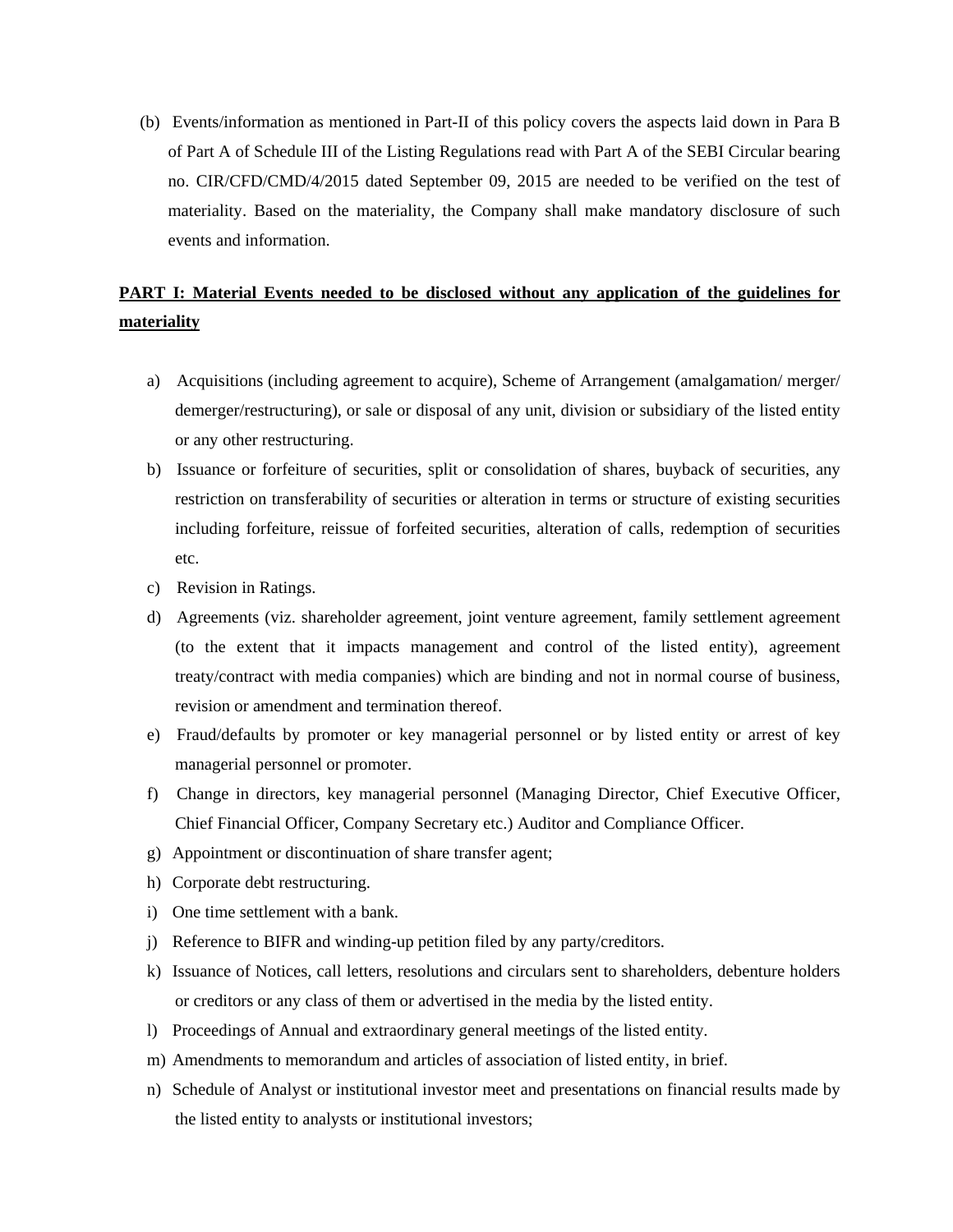As regards each of the above matters, the Company shall, within the stipulated time frame, make the requisite Disclosures of the mandated information/ details, to the Stock Exchange(s), where the shares of the Company are listed.

# **PART II: Other Events that needed to be disclosed upon clearing the test of materiality**

The below mentioned are the other events whose materiality shall be determined as per the criteria specified in this Policy. The Compliance officer of the Company shall be responsible for determining the materiality of the other events in consultation with the Managing Director of the Company:

- a) Commencement or any postponement in the date of commencement of commercial production or commercial operations of any unit/division.
- b) Change in the general character or nature of business brought about by arrangements for strategic, technical, manufacturing, or marketing tie-up, adoption of new lines of business or closure of operations of any unit/division (entirety or piecemeal).
- c) Capacity addition or product launch.
- d) Awarding, bagging/ receiving, amendment or termination of awarded/bagged orders/contracts not in the normal course of business.
- e) Agreements (viz. loan agreement (as a borrower) or any other agreement which are binding and not in normal course of business) and revision or amendment or termination thereof.
- f) Disruption of operations of any one or more units or division of the listed entity due to natural calamity (earthquake, flood, fire etc.), force majeure or events such as strikes, lockouts etc.
- g) Effect arising out of change in the regulatory framework applicable to the listed entity
- h) Litigation/dispute/regulatory action with impact.
- i) Fraud/defaults etc. by directors (other than key managerial personnel) or employees of listed entity.
- j) Options to purchase securities including any ESOP/ESPS Scheme.
- k) Giving of guarantees or indemnity or becoming a surety for any third party.
- l) Granting, withdrawal, surrender, cancellation or suspension of key licenses or regulatory approvals.
- m) Any event or the information which comes in the knowledge of the Compliance officer, though not covered above but has material effect on the operations of the Company will be adequately disclosed to the Stock Exchange. In the event the Compliance Officer of the Company, as authorized by the Board in this behalf is not sure about whether a particular event constitutes a material event or not for the Company, he/she should immediately consult the Board of Directors/ Audit Committee in order to clarify the situation.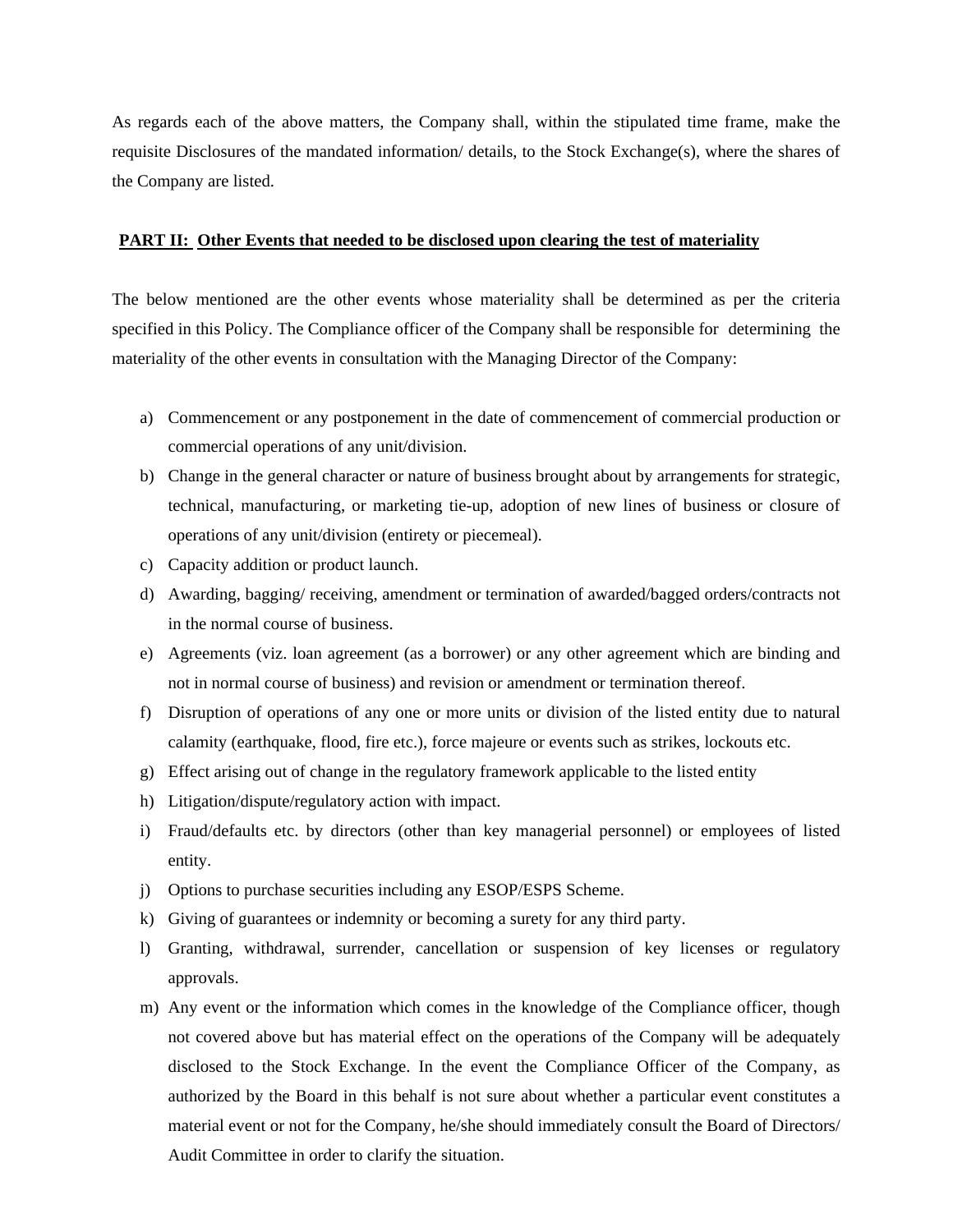As regards the above mentioned events, the "materiality" shall be tested on the basis of parameters, as enumerated in the preceding paragraphs and relevant disclosures shall be made to the Stock Exchange(s), where the shares of the Company are listed.

#### **MANNER OF DISCLOSURES OF MATERIAL INFORMATION**

The disclosure and communication of the material events and information shall be addressed in a clear and precise manner. The Compliance Officer of the Company will furnish prompt and accurate reply to the stock exchange on the queries raised by the stock exchange in relation to any events or information disclosed to it.

The access to all the disclosures made by the Company to stock exchange(s) will also be made available on the website of the Company at *www.itlfinlease.com*. Any material developments in the events disclosed to the stock exchange shall also be disclosed in the requisite time frame.

# **PROCESS OF DISCLOSURES OF MATERIAL INFORMATION**

In case any Functional Head becomes aware of any material event/information about the Company, then as per Schedule III of the Listing Regulations, the said Functional Head shall inform the Compliance Officer of the Company.

If the said event/information is covered under Part-I of this Policy then the Compliance Officer shall take all requisite measures to disseminate the information to the Stock Exchanges within the stipulated time period.

If the said event/information is covered under Part-II of this Policy then the Compliance Officer would determine in consultation with the ……………… of the Company, whether the said event/ information is required to be disclosed to the Stock Exchange(s) or not, in terms of the criteria laid down in this Policy read with the Listing Regulations.

Thereafter, the concerned Compliance Officer will prepare the content of the disclosure and make the adequate disclosure of the said event/information to the stock exchange as per the timeframe defined in this Policy. Subsequently, the said disclosures are required to be taken on record by the Board.

# **TIMELINE FOR DISCLOSURE OF MATERIAL EVENTS**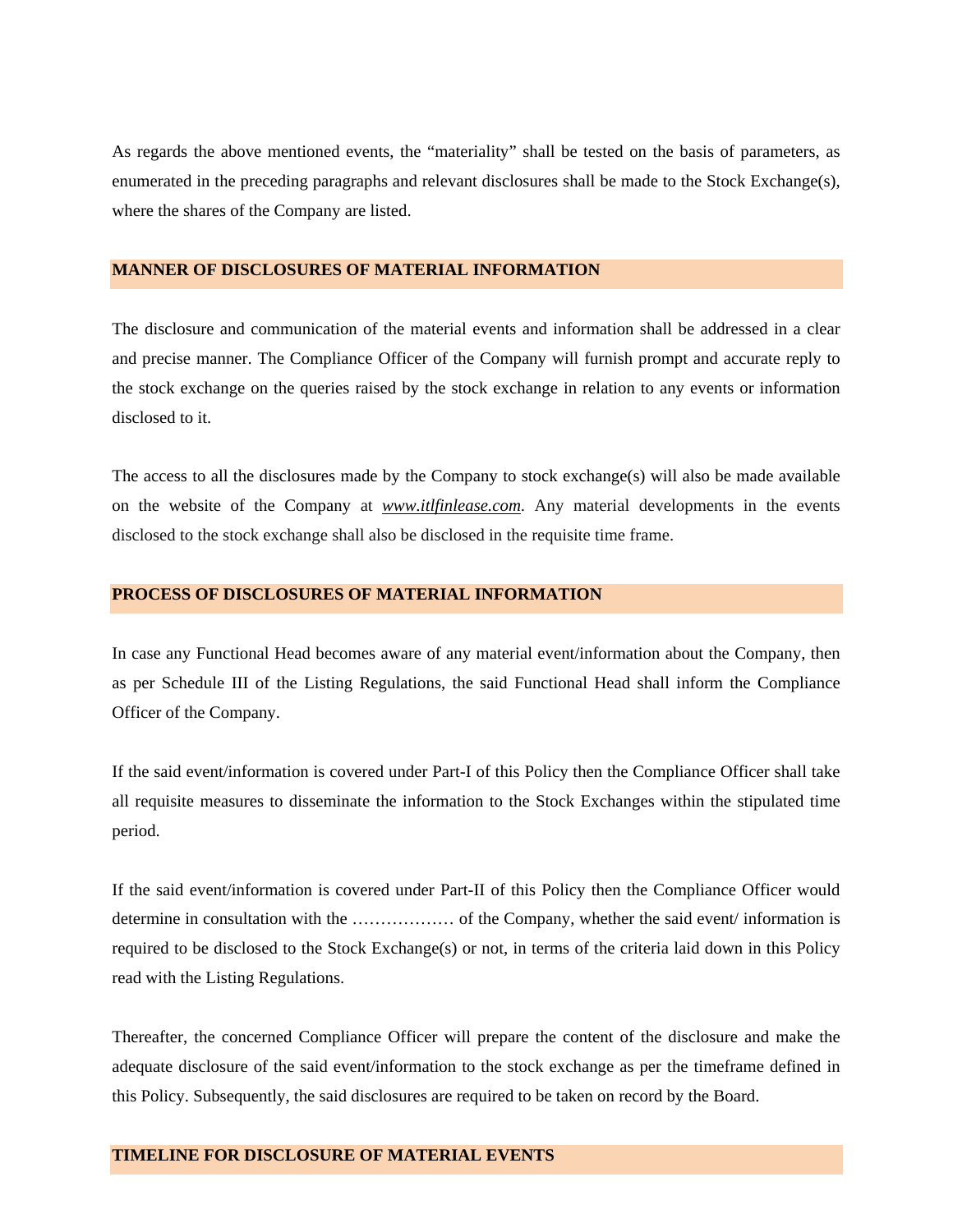- **PRIOR INTIMATIONS:** With regard to the following events, the prior intimation is required to be given by the Company to the Stock Exchanges:
- *a) For Financial Results: At least 5 days* advance notice *(excluding the date of intimation and date of meeting*) before consideration of Financial Results of the company;
- *b) For Corporate Actions: At least 2 working days* advance notice *(excluding the date of intimation and date of meeting*) for considering the proposals related to buyback of securities, voluntary delisting, fund raising including determination of issue price;
- *c) For alteration in the date of payment of interest or nomenclature of the specified securities: At least 11 working days'* advance notice for considering the proposals pertaining to:
	- (i) Change in nomenclature of any of the securities listed on the Stock Exchange;
	- (ii) Alteration in the date on which,
		- o the interest is required to be paid on debentures or bonds;
		- o the redemption amount is required to be paid on redeemable shares or debentures or bonds.
- **OUTCOMES OF BOARD MEETINGS WITHIN 30 MINUTES:** In respect of the following events, the disclosure by the Compliance Officer shall be made within 30 minutes of the closure of the meeting of the Board held to consider the following events:
- a) dividends and/or cash bonuses recommended or declared or the decision to pass any dividend and the date on which dividend shall be paid/dispatched;
- b) any cancellation of dividend with reasons thereof;
- c) the decision on buyback of securities;
- d) the decision with respect to fund raising proposed to be undertaken
- e) increase in capital by issue of bonus shares through capitalization including the date on which such bonus shares shall be credited/dispatched;
- f) reissue of forfeited shares or securities, or the issue of shares or securities held in reserve for future issue or the creation in any form or manner of new shares or securities or any other rights, privileges or benefits to subscribe to;
- g) short particulars of any other alterations of capital, including calls;
- h) financial results;
- i) decision on voluntary delisting by the listed entity from stock exchanges.